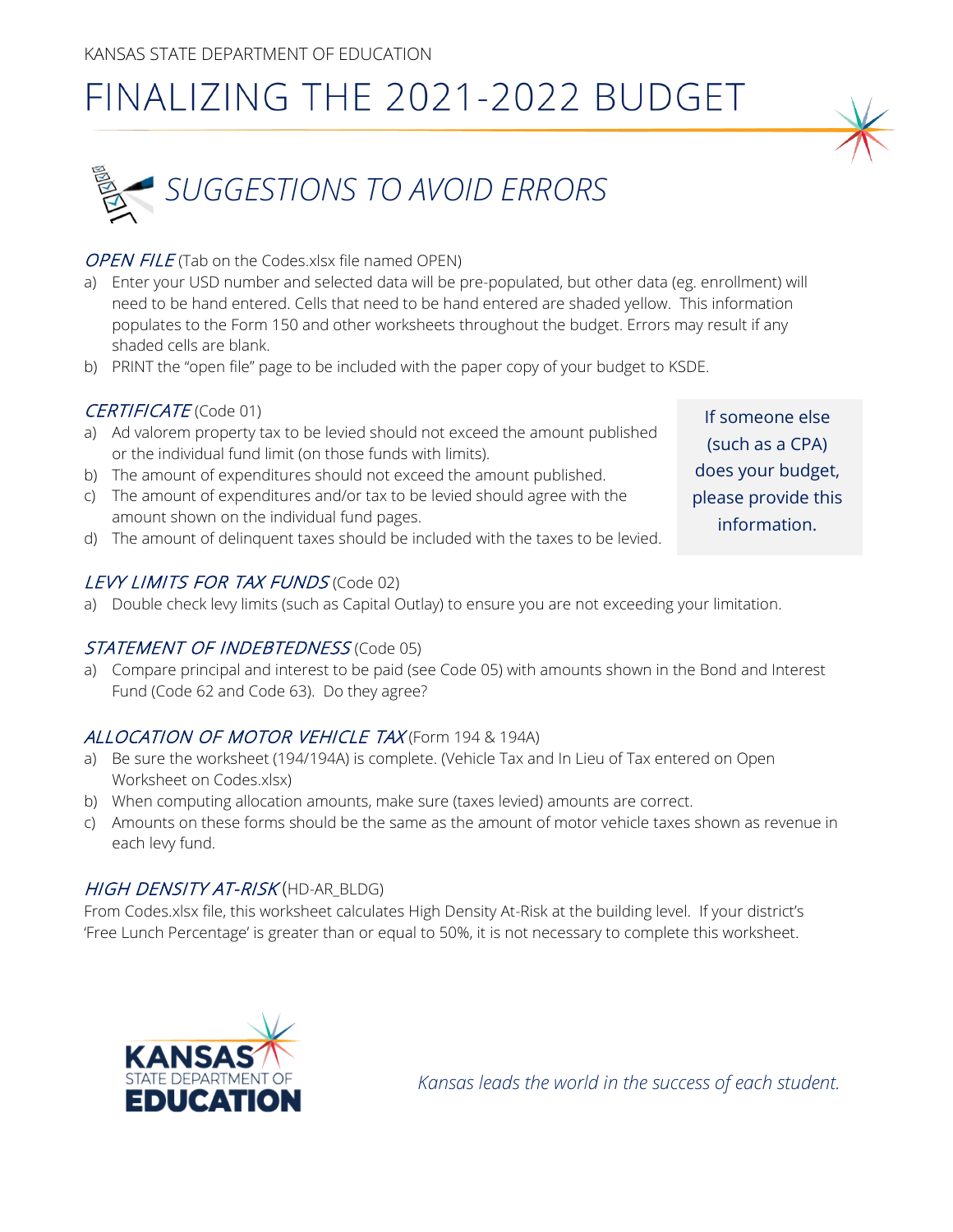#### FINALIZING THE 2021-2022 BUDGET



#### NOTICE OF HEARING (Code 99)

- a) Compare Code 99 to each funds' total expenditures prior to publishing to ensure correct budget authority to be published.
- b) Review the Revenue Neutral Tax Rate for publication.
- c) Check the publication in newspaper to be sure ad valorem property taxes to be levied and/or expenditures are correct, including date/time/location.
- d) Budgeted transfers to funds that do not have a budgeted year (column 3) are not included on Code 99, line 105, Col. 5, as this would exclude their monetary value. [Example: budgeted transfer to Code 53 (Contingency Reserve) or Code 55 (Textbook & Student Material Revolving)].
- d) There must be at least 10 calendar days between publication of the Notice of Hearing and the board meeting (public budget hearing).

A *signed* "Notice of Hearing" (Code 99) is *published once* in the newspaper.

There must be at least ten (10) calendar days between the date published and the public budget hearing.

*Once the board adopts the budget, it can be certified to the County Clerk and submitted electronically to the Kansas State Department of Education.* A paper copy with signatures must also be mailed to KSDE along with proof of publication.

*Submit budget electronically by September 20 (KSDE) and October 1 (County Clerk).* 

- e) When mailing the paper copy, submit the newspaper clipping showing Notice of Hearing (Code 99) and Revenue Neutral Rate, along with the affidavit of publication. The original Affidavit of Publication is not mandatory; a Xerox copy will be fine. The clipping must verify the date that the Notice of Hearing and Revenue Neutral Rate was published in the newspaper.
- If the Notice of Hearing is not ready when you submit the paper copy to our office, please forward it as soon as possible.

## SIGNATURES - BOARD PRESIDENT & BOARD CLERK (Code 01, Code 99, Revenue Neutral Rate and Certify page)

- a) Be sure that the Certificate page (Code 01) and Notice of Hearing and Revenue Neutral Rate (Code 99) are signed on all paper copies of the budget submitted to KSDE and the County Clerk.
- b) Signatures include: clerk of the board, board president, and "assisted by" if a CPA does your budget.
- c) In the budget software program, select CERTIFY and print this page. It should be signed by the superintendent and returned with the paper copy of the budget.

#### INDIVIDUAL FUND PAGE SHEETS

- a) Verify amount of cash basis reserve used in Bond and Interest Fund is not more than needed.
- b) Verify cash basis reserve used in Bond and Interest Fund is large enough to maintain cash flow.
- c) Revenues and expenditures of fund page sheets are completed in detail.
- d) Transfers between funds must balance.
- e) Expenditures & amounts of tax to be levied must agree with amounts shown on Certificate page (Code 01).

#### SUMMARY OF EXPENDITURES (Sumexpen)

This file includes tables and graphs summarizing the budget. The 'Print Forms' tab on the tools.xlsm file will automatically print the Sumexpen.xlsx and the CO99a worksheet when the 'Print all Forms' button is clicked. To print these separately, open the Sumexpen file and click on each tab and print.

This budget information is retained in the district office for patron review of the budget document.